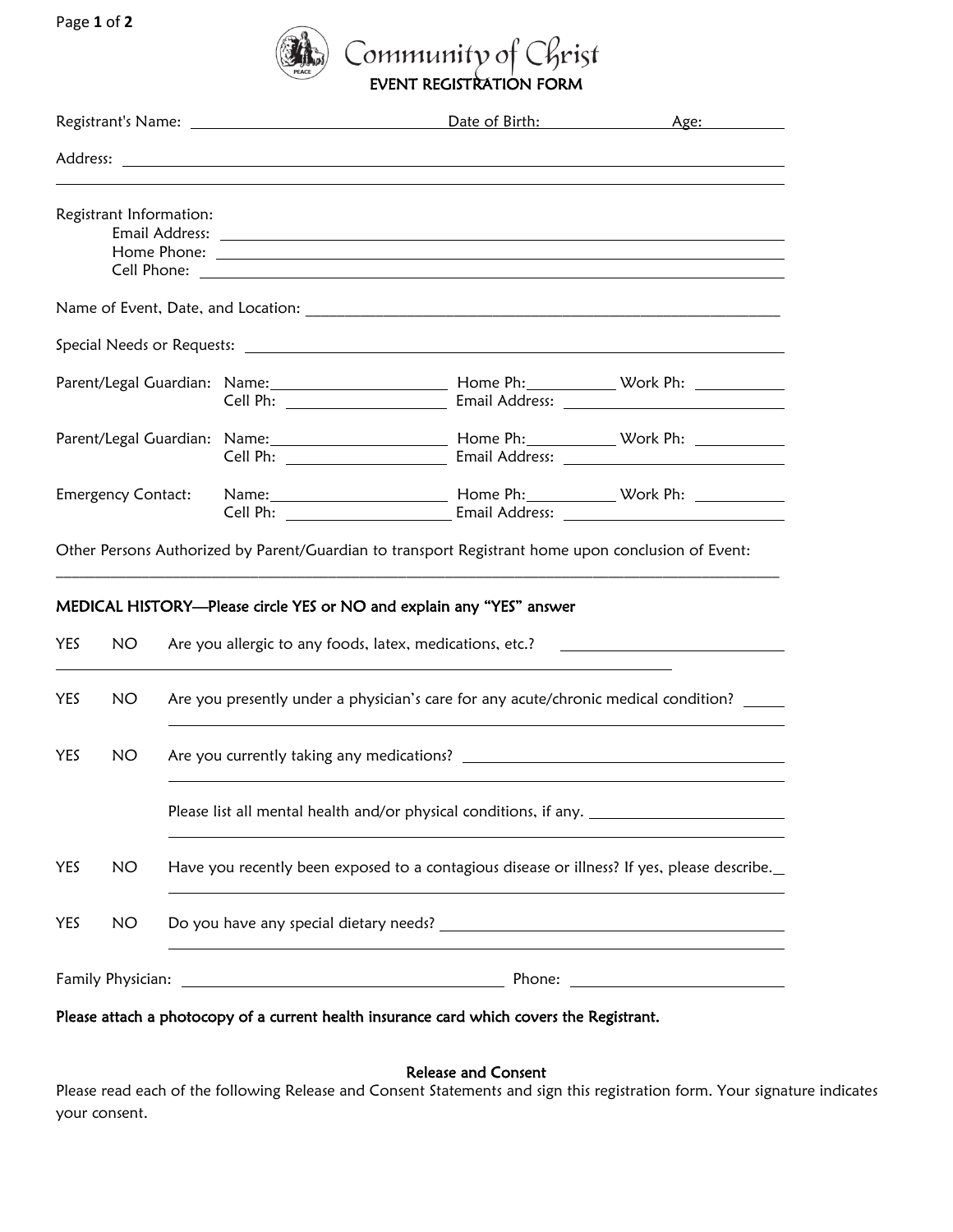Page **2** of **2**

## Consent to Medical Treatment

As the Registrant, or if under the age of 18 (19 in Alabama, Alaska, Wyoming and Nebraska, 21 in Pennsylvania, Puerto Rico, Mississippi and Colorado), the parent or legal guardian of the Registrant listed on this form, I give permission to Community of Christ to transport the Registrant to a physician or hospital and hereby authorize medical treatment, including but not limited to emergency surgery or medical treatment, and I will assume the responsibility for payment of all expenses and bills resulting from medical treatment. Community of Christ personnel may administer prescription medication as needed during the Event, and I agree that if the Registrant has an illness on the day the Event begins that could be harmful to him/her or to others, he/she will not be allowed to begin the Event.

## Consent to Participate in Event Activities

As the Registrant, or as parent/guardian of the Registrant, I do for myself and on behalf of the Registrant, if said Registrant is not 18 years of age or older (19 in Alabama, Alaska, Wyoming and Nebraska, 21 in Pennsylvania, Puerto Rico, Mississippi and Colorado), specifically consent to the participation in all activities offered at the Event. Any activities to which I do not consent are listed here:

## Waiver and Release of Liability

In consideration for acceptance for my participation in the Event, or as parent/guardian of the Registrant, I do for myself and on behalf of the Registrant, if said Registrant is not 18 years of age or older (19 in Alabama, Alaska, Wyoming and Nebraska, 21 in Pennsylvania, Puerto Rico, Mississippi and Colorado), hereby release, forever discharge and agree to hold harmless Community of Christ and its affiliated organizations, lessors, lessees, officers, representatives, subordinate units, contractors, campgrounds, Event directors, staff, priesthood, agents, volunteers, participants, and employees thereof from any and all damages (including consequential damages), liability, claims, judgments, penalties, obligations, fines, causes of action, demands, losses, costs, and expenses (including without limitation reasonable attorneys' fees and court costs) for personal injury, sickness or death **based upon ordinary negligence**, as well as property damage and expenses of any nature whatsoever which may be incurred by the parent/guardian and the Registrant occurring while Registrant is participating in the Event or arising thereafter, and further agree to hold harmless and indemnify said organizations and their lessors, lessees, officers, representatives, subordinate units, contractors, campgrounds, Event directors, staff, priesthood, agents, volunteers, participants, and employees for any liability sustained by them as the result of the negligent, willful or intentional acts of said Registrant during the Event, including expenses incurred attendant thereto.

#### Photo Release

In consideration for acceptance for my participation in the Event, or as parent/guardian of the Registrant, I do for myself and on behalf of the Registrant, if said Registrant is not 18 years of age or older (19 in Alabama, Alaska, Wyoming and Nebraska, 21 in Pennsylvania, Puerto Rico, Mississippi and Colorado), hereby give consent to and authorize the taking of photographic, audio or video recordings in which the Registrant may appear; and hereby waive all right of privacy in and to any of said pictures or tapes and authorize the use of the recordings by Community of Christ for any and all official resource, use or purpose including but not limited to print, film, or electronic media and reproduction or digital representation of every description on the internet/world wide web.

#### Event Rules

Possession of fireworks, firearms, fixed or switched blade knives (except under supervision by Event staff), any other weapons, alcohol, tobacco products, marijuana, illegal drugs or other controlled substances or their imitations are strictly forbidden. Additional Event Rules are attached and incorporated by reference to this agreement.

# STATEMENT OF CONSENT AND RELEASE

I, the undersigned, have read and consent to the rules, guidelines and releases specified in this form. I have read, understand, and agree to abide by the Event Rules.

Registrant Parent/Legal Guardian, if Registrant is under 18 (19 in Alabama, Alaska, Wyoming and Nebraska, 21 in Pennsylvania, Puerto Rico, Mississippi and Colorado)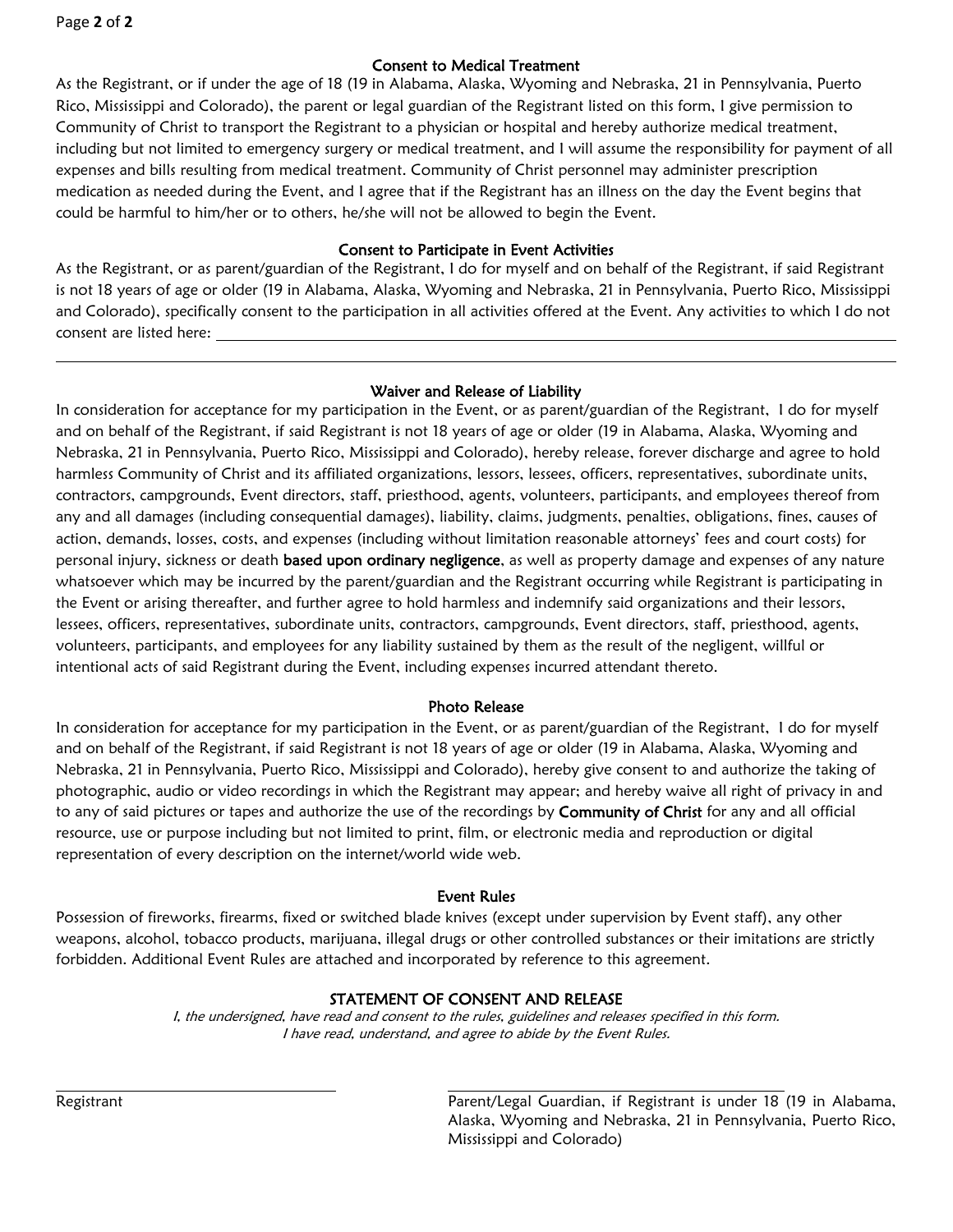This Waiver and Release of Liability for COVID-19 is a legal document. PLEASE READ IT CAREFULLY.

COVID-19 is an illness that can affect the lungs, airways and circulatory system, among other things. COVID-19 is caused by the novel coronavirus. To stop or slow the spread of the virus, the U.S. Centers for Disease Control and Prevention recommends staying home as much as possible and limiting face-toface contact with others.

My signature below acknowledges my understanding that there is a risk that I (and, if I am the legal guardian of a participant in activities on Community of Christ ("Church") owned property, "Participant") may be exposed to the coronavirus as a result of my (or the Participant's) entry onto property owned by Church and/or participation in any activities provided, arranged, organized, or in any way associated or connected with Church or its sponsored or chartered organizations (the "Activities"), and my agreement to release Church from liability in the event I (or Participant) are exposed to COVID-19 as a result of my (or Participant's) participation in any Activities.

ACKNOWLEDGMENTS:

On behalf of myself and my Participant, and our respective heirs, assigns, personal representatives and estates, I understand, acknowledge and agree as follows:

(1) COVID-19 has been declared a worldwide pandemic by the World Health Organization; and COVID-19 is extremely contagious and is believed to spread mainly from person-to-person contact;

(2) Federal, state and local governments and health agencies recommend social distancing and have, in many locations, prohibited the congregation of groups of people, among other preventative measures;

(3) Church has implemented preventative measures to reduce the spread of COVID-19, as outlined in the Preparing to Reopen Community of Christ Campgrounds document, which Church has provided to me and I have read. Despite these preventative measures, Church cannot guarantee that I, my Participant or any other youth or adult leader, staff member, or visitor (each a "Patron") will not become infected with COVID-19, and there are risks inherent in entering Church property and participating in Church related or Church-sponsored activities and inherent risks related to COVID-19 infection and transmission;

(5) Entry into Church property and participation in the Activities could increase the risk of contracting COVID-19 for myself, my Participant and those Patrons with whom we may come in contact;

(6) The risk of becoming exposed to or infected by COVID-19 on Church property or in connection with the Activities may result from the actions, omissions or negligence of myself, my Participant and/or others, including without limitation Church, Church employees, volunteers, officers, directors, agents, representatives, Patrons or any others present at Church property or at such Activities;

(7) When I (or my Participant) enter Church property or attend Activities, I (or my Participant) am doing so voluntarily, for purposes of participating in events or activities for my (or my Participant's) personal benefit. The value of such benefit, together with Church allowing me (or my Participant) to enter into Church property and participate in the Activities, is sufficient consideration for my voluntary execution of, and compliance with, this Waiver and Release of Liability for COVID-19;